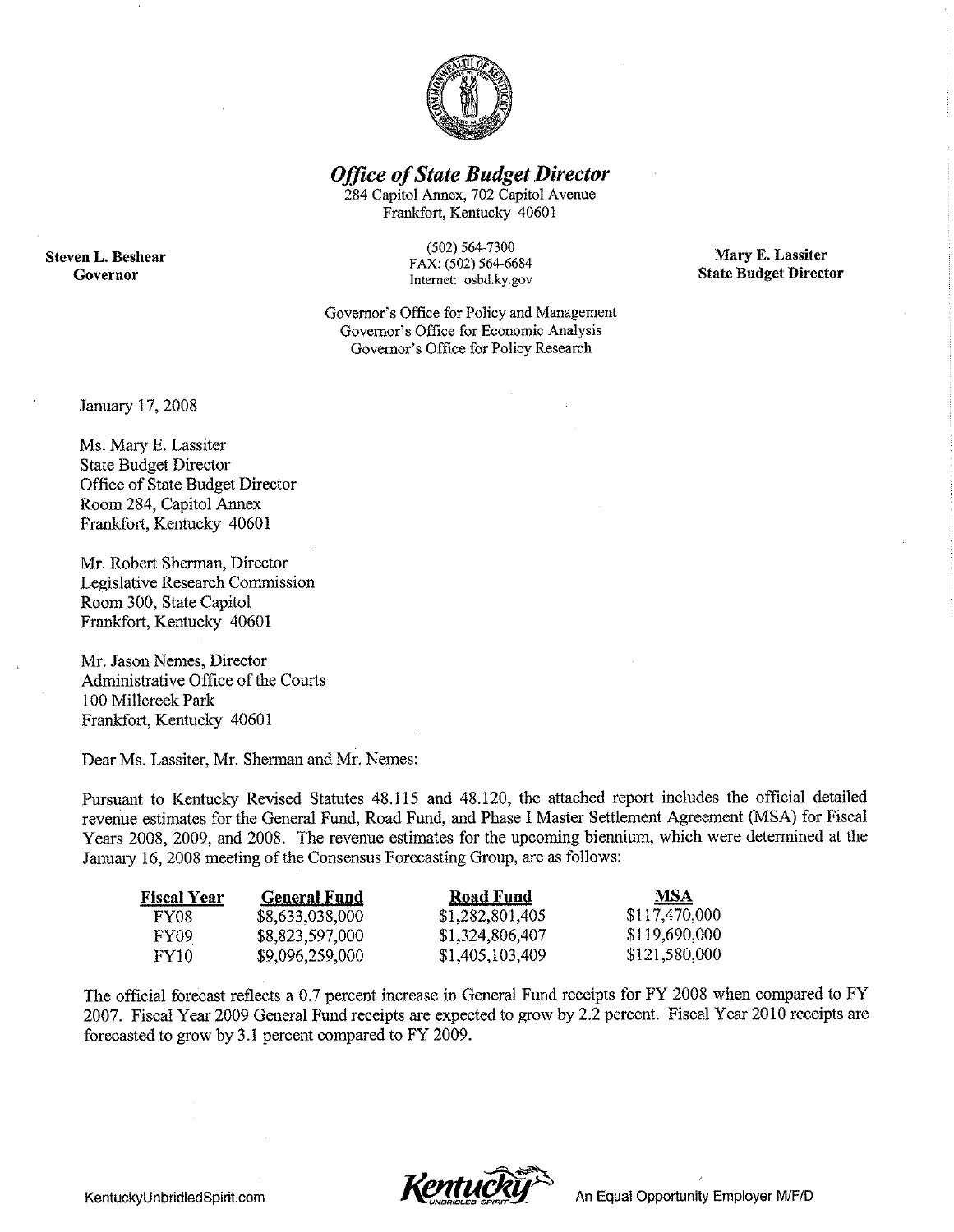Ms. Lassiter, Mr. Sherman, & Mr. Nemis January 17, 2008 Page 2

Compared to the December 18, 2007 revised General Fund revenue estimate, the forecast for Fiscal Year 2008 is reduced by \$11.0 million. The reductions for FY 2009 and FY 2010 are compared to the October 15, 2007 consensus revenue since these forecasts were not revisited in December. Relative to that estimate, the outlook for FY 2009 is for a reduction of \$54.0 million, and expected revenues for FY 2010 are reduced by \$104.2 million. The estimate for Fiscal Year 2008 is \$132.2 million below the estimated levels upon which the Fiscal Year 2008 budget was enacted.

Road Fund revenues are forecasted to grow in Fiscal Year 2008 by 4.6 percent over their level in Fiscal Year 2007. For Fiscal Year 2009 Road Fund revenues are expected to exceed Fiscal Year 2008 receipts by 3.3 percent. In Fiscal Year 2010 growth should equal 6.1 percent.

Relative to the December 18, 2007 forecast for the Road Fund, the latest estimate represents a decrease of \$4.3 million in the current fiscal year. For Fiscal Year 2009 and Fiscal Year 2010, compared to the October 15, 2007 estimate, the reductions are \$20.8 million and \$17.1 million, respectively.

The outlook for revenues received under the MSA is for Fiscal Year 2008 revenues to be \$117,47 million. followed by receipts of \$119.69 million in Fiscal Year 2009 and \$121.58 million in Fiscal Year 2010. Compared to revenues in Fiscal Year 2007, the estimate projects growth of 8.9 percent in Fiscal Year 2008, 1.9 percent for Fiscal Year 2009, and 1.6 percent in Fiscal Year 2010. The estimate for Fiscal Year 2008 is \$26.57 million higher than the previous consensus estimate of January 30, 2007.

In summary, the General Fund, Road Fund, and MSA estimates were prepared by the Consensus Forecasting Group and represent an agreement as to the most likely outcome for revenues in the current fiscal year and upcoming biennium, given the available information on January 16, 2008.

The Consensus Forecasting Group consisted of Dr. Larry Lynch (chairman), Ms. Maria G. Hampton, Dr. Bruce Johnson, Dr. James McCabe, Dr. Frank O'Connor, Dr. David Wildasin, and Dr. Virginia Wilson. Support was provided by the Governor's Office for Economic Analysis and the Legislative Research Commission.

Detailed estimates for each account and summary tables for the General Fund and Road Fund are attached.

Sincerely.

 $x\omega c$ Robert W. Cox

Deputy Executive Director Governor's Office for Economic Analysis

Attachments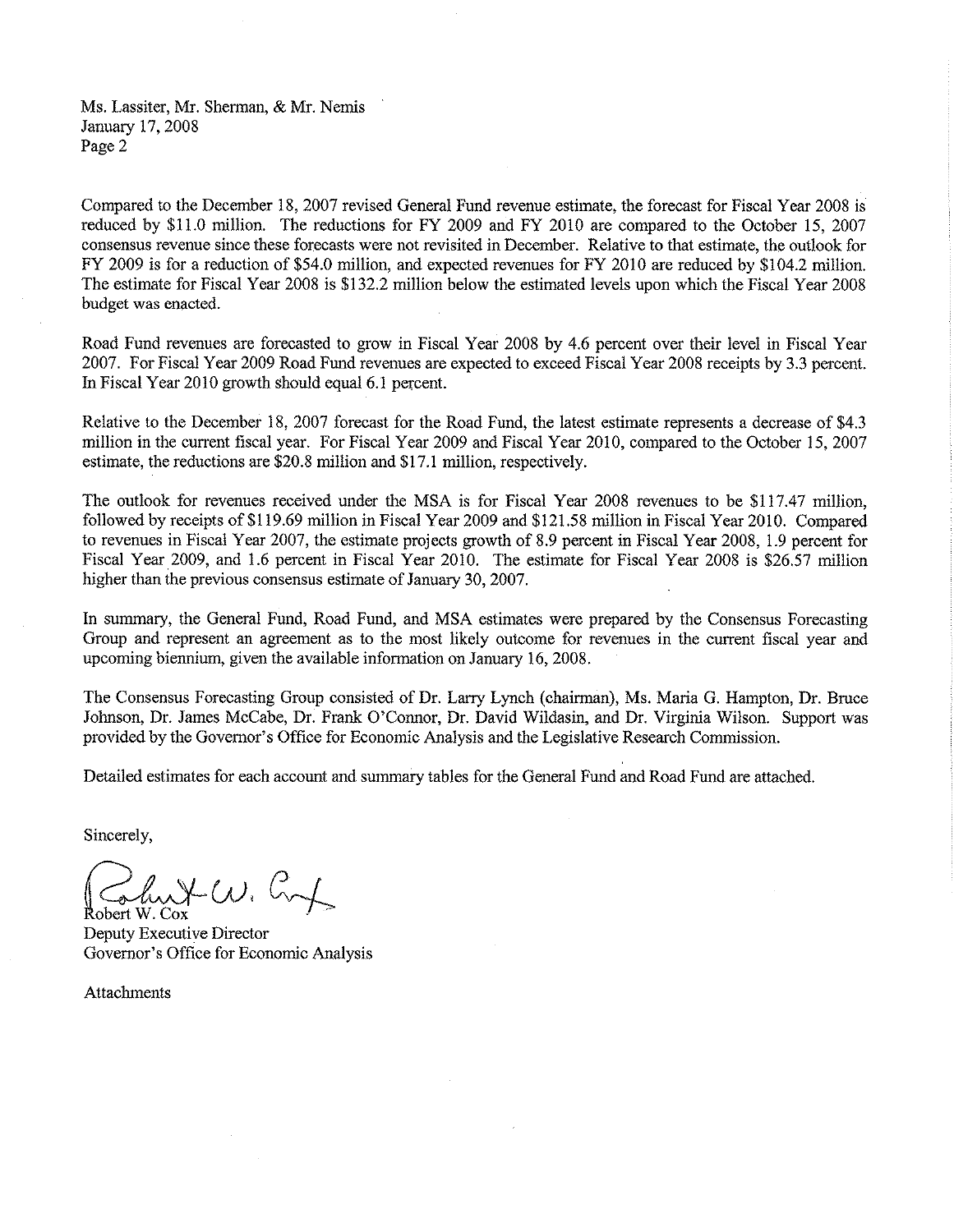#### **General Fund Consensus Forecast for FY08 to FY10 January 16, 2008**

| General Fund Revenues (million \$) |             |                                       |             |             |             |
|------------------------------------|-------------|---------------------------------------|-------------|-------------|-------------|
|                                    | <b>FY06</b> | <b>FY07</b>                           | <b>FY08</b> | <b>FY09</b> | <b>FY10</b> |
|                                    | Actual      | Actual                                | Estimate    | Estimate    | Estimate    |
|                                    |             |                                       |             |             |             |
| Sales & Use                        | 2,749.8     | 2,817.7                               | 2,897.6     | 2,969.1     | 3,057.5     |
| Individual Income                  | 2.918.6     | 3.041.5                               | 3.370.0     | 3.472.8     | 3.629.7     |
| Corporation Inc & LLET*            | 1.045.1     | 999.8                                 | 644.5       | 622.3       | 619.2       |
| Coal Severance                     | 224.5       | 222.0                                 | 223.7       | 223.7       | 224.0       |
| Cigarette & OTP                    | 184.2       | 177.4                                 | 179.7       | 179.3       | 178.2       |
| Property                           | 502.5       | 492.5                                 | 497.0       | 518.9       | 542.3       |
| Lottery                            | 190.0       | 186.6                                 | 187.5       | 191.5       | 195.0       |
| Other                              | 561.4       | 636.3                                 | 633.1       | 646.0       | 650.4       |
|                                    |             |                                       |             |             |             |
| <b>Total General Fund</b>          | 8,376.1     | 8,573.8                               | 8,633.0     | 8,823.6     | 9,096.3     |
|                                    |             | <b>Annual Percentage Growth Rates</b> |             |             |             |
|                                    | <b>FY06</b> | <b>FY07</b>                           | <b>FY08</b> | <b>FY09</b> | <b>FY10</b> |
|                                    | Actual      | Actual                                | Estimate    | Estimate    | Estimate    |
|                                    |             |                                       |             |             |             |
| Sales & Use                        | 6.0         | 2.5                                   | 2.8         | 2.5         | 3.0         |
| Individual Income                  | $-3.9$      | 4.2                                   | 10.8        | 3.1         | 4.5         |
| Corp. Inc & LLET*                  | 70.6        | $-4.3$                                | $-35.5$     | $-3.4$      | $-0.5$      |
| Coal Severance                     | 21.7        | $-1.1$                                | 0.8         | 0.0         | 0.1         |
| Cigarette & OTP                    | 446.5       | $-3.7$                                | 1.3         | $-0.2$      | $-0.6$      |
| Property                           | 6.3         | $-2.0$                                | 0.9         | 4.4         | 4.5         |
| Lottery                            | 17.8        | $-1.8$                                | 0.5         | 2.1         | 1.8         |
| Other                              | 2.2         | 13.3                                  | $-0.5$      | 2.0         | 0.7         |
|                                    |             |                                       |             |             |             |

\* Includes corporate license tax for FY06 & FY07 only

| October 07 CFG Estimate (December 07 for FY08 Only) |             |             |             |             |             |
|-----------------------------------------------------|-------------|-------------|-------------|-------------|-------------|
|                                                     | <b>FY06</b> | <b>FY07</b> | <b>FY08</b> | <b>FY09</b> | <b>FY10</b> |
|                                                     | Actual      | Actual      | Estimate    | Estimate    | Estimate    |
| Sales & Use                                         | 2.749.8     | 2.817.7     | 2.889.4     | 2.975.9     | 3.087.1     |
| Individual Income                                   | 2.918.6     | 3.041.5     | 3.352.5     | 3.488.2     | 3,653.3     |
| Corporation Inc & LLET*                             | 1.045.1     | 999.8       | 685.7       | 698.3       | 709.3       |
| Coal Severance                                      | 224.5       | 222.0       | 225.5       | 217.3       | 217.0       |
| Cigarette & OTP                                     | 184.2       | 177.4       | 181.7       | 196.2       | 195.3       |
| Property                                            | 502.5       | 492.5       | 497.0       | 518.9       | 542.3       |
| Lottery                                             | 190.0       | 186.6       | 187.5       | 191.5       | 195.0       |
| Other                                               | 561.4       | 636.3       | 624.8       | 591.3       | 601.2       |
| <b>Total General Fund</b>                           | 8.376.1     | 8.573.8     | 8.644.0     | 8.877.6     | 9.200.5     |

| Change from October (December 07 for FY08 Only) to January (Million \$) |             |             |             |             |
|-------------------------------------------------------------------------|-------------|-------------|-------------|-------------|
|                                                                         | <b>FY07</b> | <b>FY08</b> | <b>FY09</b> | <b>FY10</b> |
|                                                                         | Actual      | Estimate    | Estimate    | Estimate    |
| Sales & Use                                                             | 0.0         | 8.2         | $-6.8$      | $-29.6$     |
| Individual Income                                                       | 0.0         | 17.5        | $-15.4$     | $-23.6$     |
| Corporation Inc & LLET*                                                 | 0.0         | $-41.2$     | $-76.0$     | $-90.1$     |
| Coal Severance                                                          | 0.0         | $-1.8$      | 6.4         | 7.0         |
| Cigarette & OTP                                                         | 0.0         | $-2.0$      | $-16.9$     | $-17.1$     |
| Property                                                                | 0.0         | 0.0         | 0.0         | 0.0         |
| Lotterv                                                                 | 0.0         | 0.0         | 0.0         | 0.0         |
| Other                                                                   | 0.0         | 8.3         | 54.7        | 49.2        |
| <b>Total General Fund</b>                                               | 0.0         | $-11.0$     | $-54.0$     | $-104.2$    |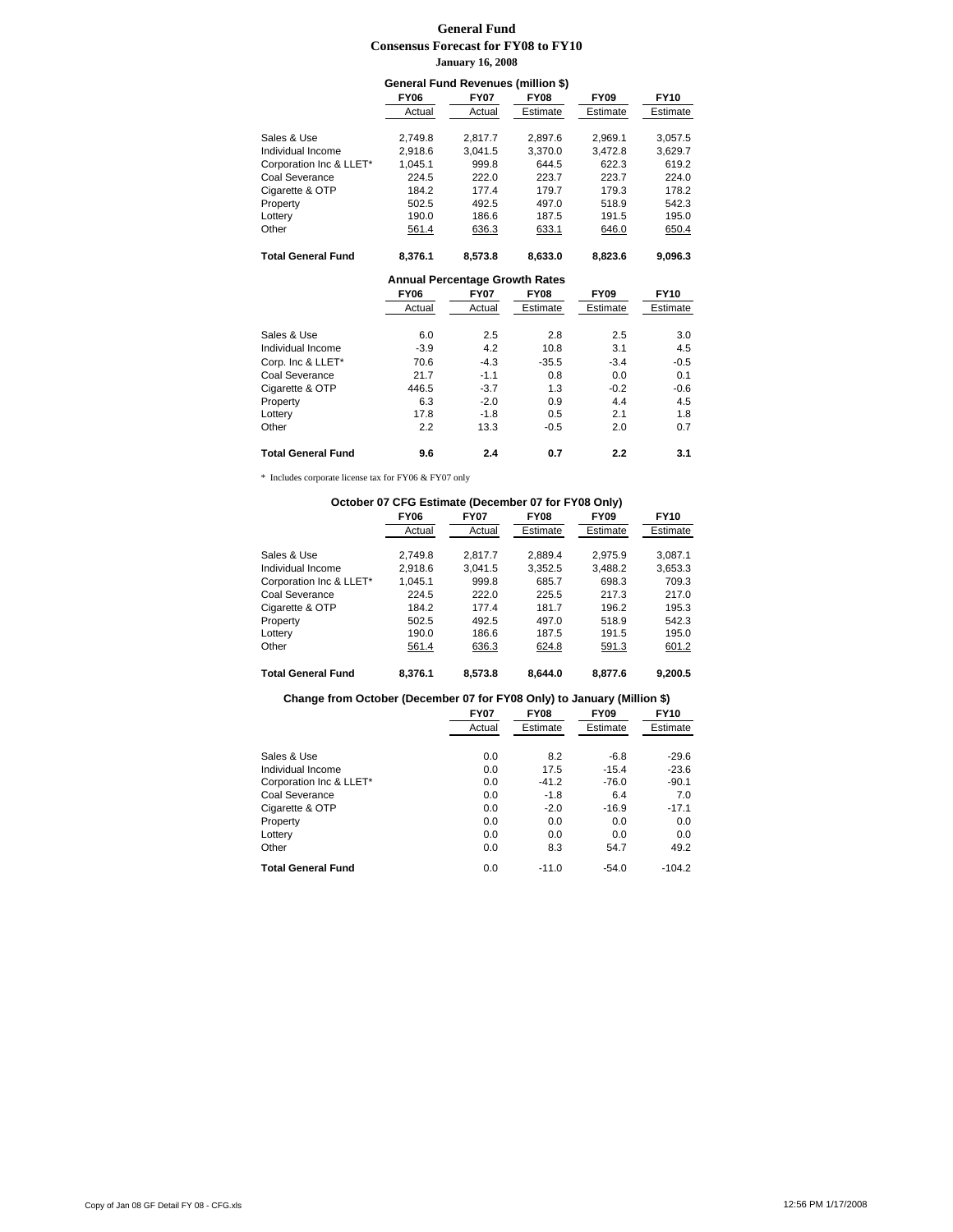# 1/17/2008 **General Fund Detailed Consensus Revenue Estimate** CFG

| <b>Source</b>                                                                 | Actual<br>2006-07       | <b>Estimate</b><br>2007-08 | <b>Estimate</b><br>2008-09 | <b>Estimate</b><br>2009-10 |
|-------------------------------------------------------------------------------|-------------------------|----------------------------|----------------------------|----------------------------|
| <b>Selected Sales and Gross Receipts Taxes</b>                                |                         |                            |                            |                            |
| Sales & Use                                                                   | \$2,817,652,253         | \$2,897,600,000            | \$2,969,100,000            | \$3,057,500,000            |
| Cigarette Excise Tax                                                          | 13,056,369              | 14,900,000                 | 14,900,000                 | 14,800,000                 |
| <b>Cigarette Surtax</b>                                                       | 155,712,098             | 155,500,000                | 155,100,000                | 154,100,000                |
| Cigarette Floor Stock Tax                                                     | 9,746                   | 0                          | 0                          | 0                          |
| <b>Distilled Spirits Case Sales</b>                                           | 98,874                  | 102,000                    | 106,000                    | 110,000                    |
| Insurance Tax Foreign Companies                                               | 36,952,894              | 36,500,000                 | 37,000,000                 | 37,500,000                 |
| Insurance Tax Companies Other Than Life<br>Insurance Tax Fire Prevention Fund | 84,547,124<br>4,377,967 | 85,800,000<br>4,700,000    | 88,800,000<br>4,900,000    | 90,900,000<br>5,200,000    |
| Pari-Mutuel                                                                   | 5,489,552               | 5,300,000                  | 5,200,000                  | 5,000,000                  |
| Race Track Admission                                                          | 190,362                 | 200,000                    | 200,000                    | 200,000                    |
| <b>Beer Consumption</b>                                                       | 6,344,079               | 6,300,000                  | 6,300,000                  | 6,300,000                  |
| <b>Distilled Spirits Consumption</b>                                          | 10,094,572              | 10,500,000                 | 10,900,000                 | 11,300,000                 |
| <b>Wine Consumption</b>                                                       | 2,326,331               | 2,300,000                  | 2,400,000                  | 2,400,000                  |
| <b>Beer Wholesale</b>                                                         | 46,806,186              | 46,700,000                 | 47,800,000                 | 48,900,000                 |
| <b>Distilled Spirits Wholesale</b>                                            | 25,139,117              | 27,300,000                 | 29,400,000                 | 31,700,000                 |
| Wine Wholesale                                                                | 11,392,111              | 12,400,000                 | 13,400,000                 | 14,500,000                 |
| Other Tobacco Products and Snuff                                              | 8,636,348               | 9,300,000                  | 9,300,000                  | 9,300,000                  |
| <b>Telecommunications Taxes</b>                                               | 51,623,000              | 53,000,000                 | 52,000,000                 | 51,900,000                 |
| TOTAL SEL. SALES AND GROSS RECEIPTS TAXES                                     | \$3,280,448,983         | \$3,368,402,000            | \$3,446,806,000            | \$3,541,610,000            |
| <b>License and Privilege Taxes</b>                                            |                         |                            |                            |                            |
| Coal Severance Tax                                                            | \$221,952,516           | \$223,700,000              | \$223,700,000              | \$224,000,000              |
| <b>Mineral Severance Tax</b>                                                  | 14,822,013              | 15,500,000                 | 16,300,000                 | 17,200,000                 |
| Natural Gas Severance Tax                                                     | 32,339,897              | 26,500,000                 | 29,300,000                 | 30,000,000                 |
| Oil Production                                                                | 6,198,342               | 8,000,000                  | 8,000,000                  | 8,000,000                  |
| Corporate License                                                             | 11,734,452              | 7,600,000                  | 6,000,000                  | 4,000,000                  |
| Cigarette License                                                             | 92,106                  | 70,000                     | 70,000                     | 70,000                     |
| Race Track License                                                            | 283,675                 | 300,000                    | 300,000                    | 300,000                    |
| Marijuana and Controlled Substance Tax                                        | 109,992                 | 0                          | 0                          | $\Omega$                   |
| <b>Bank Franchise Tax</b>                                                     | 63,912,315              | 67,200,000                 | 69,800,000                 | 72,300,000                 |
| Corporation Organization                                                      | 115,755                 | 200,000                    | 200,000                    | 200,000                    |
| Cir. Ct. Clk. - Driver License Receipts<br>Sand and Gravel License            | 603,807<br>5,100        | 600,000<br>0               | 600,000<br>0               | 600,000<br>0               |
| Alcoholic Beverage License Suspension                                         | 659,151                 | 800.000                    | 800,000                    | 800.000                    |
| <b>Limited Liability Entity Tax</b>                                           | 0                       | 93,000,000                 | 108,900,000                | 113,200,000                |
| TOTAL LICENSE AND PRIVILEGE TAXES                                             | \$352,829,121           | \$443,470,000              | \$463,970,000              | \$470,670,000              |
| <b>Income Taxes</b>                                                           |                         |                            |                            |                            |
| Corporation Income Tax                                                        | \$988,064,957           | \$551,500,000              | \$513,400,000              | \$506,000,000              |
| Individual Income Tax                                                         | 3,041,535,604           | 3,370,000,000              | 3,472,800,000              | 3,629,700,000              |
| <b>TOTAL INCOME TAXES</b>                                                     | \$4,029,600,561         | \$3,921,500,000            | \$3,986,200,000            | \$4,135,700,000            |
| <b>Property Taxes</b>                                                         |                         |                            |                            |                            |
| <b>Real Property</b>                                                          | \$228,300,000           | \$242,000,000              | \$256,500,000              | \$271,900,000              |
| <b>Tangible Personal Property</b>                                             | \$81,700,000            | \$86,100,000               | \$89,300,000               | \$92,200,000               |
| <b>Motor Vehicles</b>                                                         | \$103,700,000           | \$106,900,000              | \$110,200,000              | \$113,600,000              |
| Building and Loan Association Capital Stock                                   | \$2,900,000             | \$3,000,000                | \$3,100,000                | \$3,200,000                |
| <b>Delinquent Property</b>                                                    | \$7,500,000             | \$7,500,000                | \$7,500,000                | \$7,500,000                |
| Omitted Intangible Personal Property                                          | \$7,100,000             | \$250,000                  | \$0                        | \$0                        |
| <b>Omitted Tangible Personal Property</b>                                     | \$10,700,000            | \$6,000,000                | \$6,100,000                | \$6,200,000                |
| <b>Apportioned Vehicles</b>                                                   | \$7,000,000             | \$5,500,000                | \$5,100,000                | \$5,200,000                |
| <b>Public Service Companies</b>                                               | \$42,600,000            | \$38,700,000               | \$40,100,000               | \$41,500,000               |
| <b>Other Property</b>                                                         | \$1,000,000             | \$1,000,000                | \$1,000,000                | \$1,000,000                |
| <b>TOTAL PROPERTY TAXES</b>                                                   | \$492,500,000           | \$496,950,000              | \$518,900,000              | \$542,300,000              |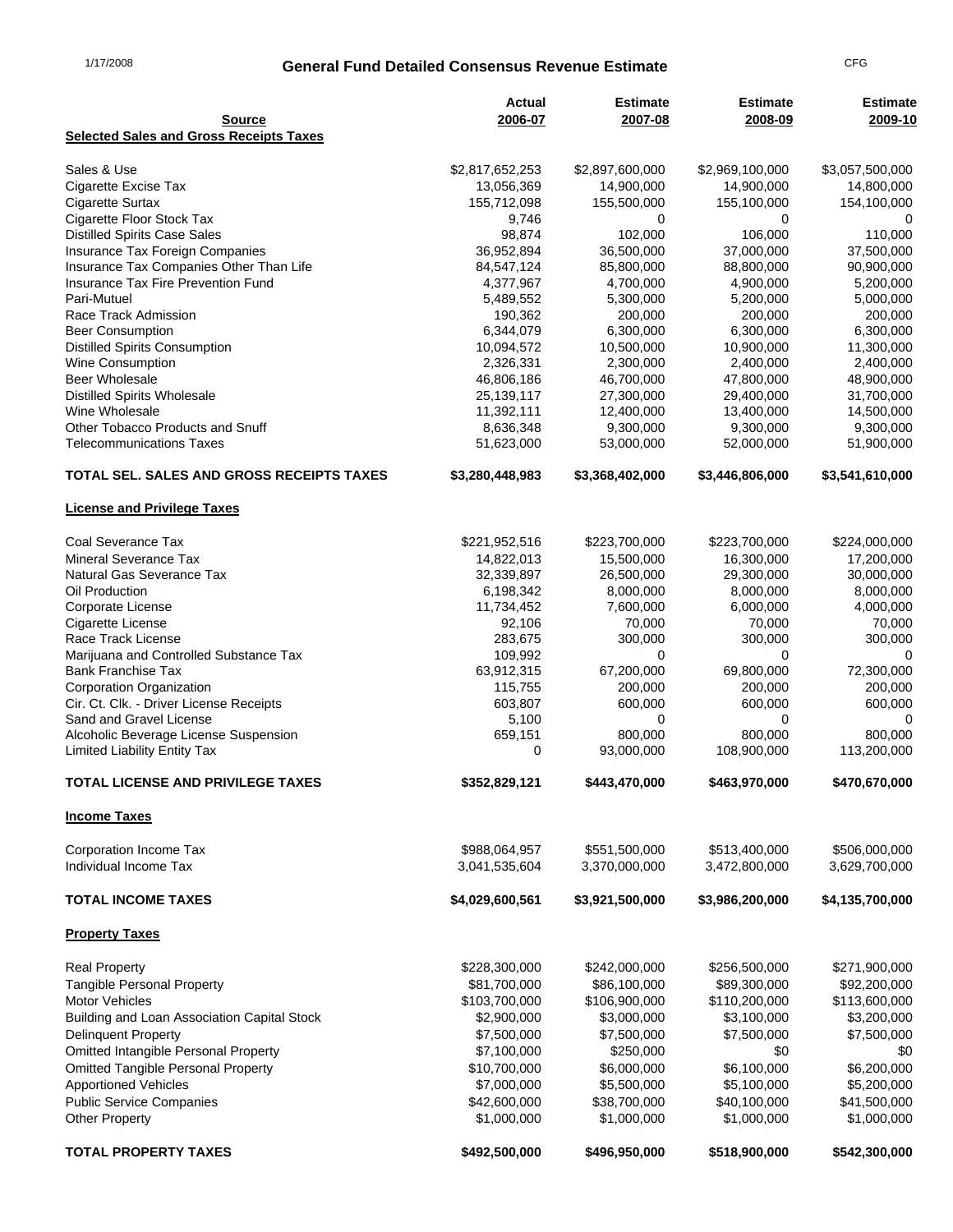## 1/17/2008 **General Fund Detailed Consensus Revenue Estimate** CFG

| <b>Source</b>                                                     | <b>Actual</b><br>2006-07 | <b>Estimate</b><br>2007-08 | <b>Estimate</b><br>2008-09 | <b>Estimate</b><br>2009-10 |
|-------------------------------------------------------------------|--------------------------|----------------------------|----------------------------|----------------------------|
| <b>Inheritance Taxes</b>                                          |                          |                            |                            |                            |
| Inheritance Tax                                                   | \$43,578,107             | \$48,000,000               | \$48,000,000               | \$48,000,000               |
| <b>TOTAL INHERITANCE TAXES</b>                                    | \$43,578,107             | \$48,000,000               | \$48,000,000               | \$48,000,000               |
| Departmental Fees, Sales and Rentals                              |                          |                            |                            |                            |
| <b>Public Service Commission Assessments-</b>                     | \$14,593,067             | \$10,706,000               | \$13,000,000               | \$13,000,000               |
| Insurance - Retaliatory Taxes & Fees-                             | 1,547,010                | 1,900,000                  | 2,100,000                  | 2,200,000                  |
| Sec. of State - Process Agents Fees                               | 0                        | 100,000                    | 100,000                    | 100,000                    |
| Insurance - Miscellaneous Receipts                                | 0                        | 200,000                    | 200,000                    | 200,000                    |
| Circuit Court Clk. - Civil Filing Fee Receipts-                   | 11,338,790               | 12,400,000                 | 12,900,000                 | 13,600,000                 |
| Circuit Court Clk. - Bond Filing Fee-                             | 519,733                  | 500,000                    | 500,000                    | 490,000                    |
| Circuit Court Clk. - 10% Bond Fee-                                | 686,538                  | 704,000                    | 690,000                    | 676,000                    |
| Circuit Court Clk. - Receipts for Services-                       | 5,075,912                | 5,600,000                  | 6,000,000                  | 6,500,000                  |
| Strip Mining & Reclamation Fees-                                  | 1,108,250                | 1,500,000                  | 1,500,000                  | 1,500,000                  |
| Strip Mining & Reclamation - Fines Coll.                          | 799,708                  | 1,000,000                  | 1,200,000                  | 1,400,000                  |
| Miscellaneous - Pub Advoc; Sec State Fee                          | 3,967,778                | 4,500,000                  | 4,700,000                  | 5,000,000                  |
| TOTAL DEPARTMENT FEES, SALES AND RENTALS                          | \$39,636,786             | \$39,110,000               | \$42,890,000               | \$44,666,000               |
| <b>Investment Receipts</b>                                        |                          |                            |                            |                            |
| General Depository Investment Income **                           | \$30,501,690             | \$16,400,000               | \$20,000,000               | \$23,700,000               |
| Circuit Court Clk. - Interest Income                              | 1,490,170                | 0                          | 0                          |                            |
| Ky Asset/Liab - TRAN                                              | 0                        | 0                          | 0                          | $\Omega$                   |
| <b>TOTAL INVESTMENT RECEIPTS</b>                                  | \$31,991,860             | \$16,400,000               | \$20,000,000               | \$23,700,000               |
| <b>Miscellaneous Revenue</b>                                      |                          |                            |                            |                            |
| Lottery                                                           | \$186,625,113            | \$187,500,000              | \$191,500,000              | \$195,000,000              |
| Legal Process - Clk. Supreme Court                                | 116,706                  | 131,000                    | 136,000                    | 118,000                    |
| Dept. of Rev. Legal Process Taxes - Co. Clk.                      | 3,135,400                | 3,100,000                  | 3,000,000                  | 2,900,000                  |
| Dept. of Rev. Penalty & Int. of Co. Officials                     | (29, 468)                | 0                          | 0                          | 0                          |
| TVA - In Lieu of Taxes - State Portion                            | 10,037,326               | 12,400,000                 | 13,000,000                 | 13,800,000                 |
| F.H.A. - In Lieu of Taxes                                         | 73,168                   | 0                          | 0                          | 0                          |
| R.E.C.C. and R.T.C.C. In Lieu of Taxes                            | 310                      | 0                          | 0                          | $\mathbf 0$                |
| Business Development - In Lieu of Taxes                           | 0                        | $\mathbf 0$                | 0                          | 0                          |
| Abandoned Property                                                | 38,238,637               | 31,100,000                 | 11,300,000                 | 11,300,000                 |
| Circuit Court Clk. - Fish & Wildlife Fines                        | 70,595                   | 70,000                     | 70,000                     | 70,000                     |
| Cir. Ct. Clk. - Criminal/Traffic Fines & Costs                    | 24,852,725               | 25,000,000                 | 25,300,000                 | 25,600,000                 |
| Circuit Court Clk. - Bond Forfeitures                             | 1,483,153                | 1,500,000                  | 1,500,000                  | 1,500,000                  |
| <b>Fines Dept Insurance</b>                                       | 717,032                  | 800,000                    | 820,000                    | 870,000                    |
| Workplace & Employment Standards, Fees, Fines                     | 1,199,815                | 1,800,000                  | 1,800,000                  | 1,900,000                  |
| Sale of NO <sub>x</sub> Credits<br>Other Fines & Unhonored Checks | 811,600<br>23,788,218    | 2,850,000<br>21,830,000    | 13,350,000<br>21,630,000   | 1,900,000<br>21,230,000    |
|                                                                   |                          |                            |                            |                            |
| <b>TOTAL MISCELLANEOUS REVENUE</b>                                | \$291,120,330            | \$288,081,000              | \$283,406,000              | \$276,188,000              |
| <b>MISC. NOT IN REVENUE ESTIMATES</b>                             | \$12,151,295             | \$10,000,000               | \$10,000,000               | \$10,000,000               |
| <b>REVENUE INITIATIVES</b>                                        | \$0                      | \$1,125,000                | \$3,425,000                | \$3,425,000                |
| <b>TOTAL GENERAL FUND</b>                                         | \$8,573,857,043          | 8,633,038,000              | 8,823,597,000              | 9,096,259,000              |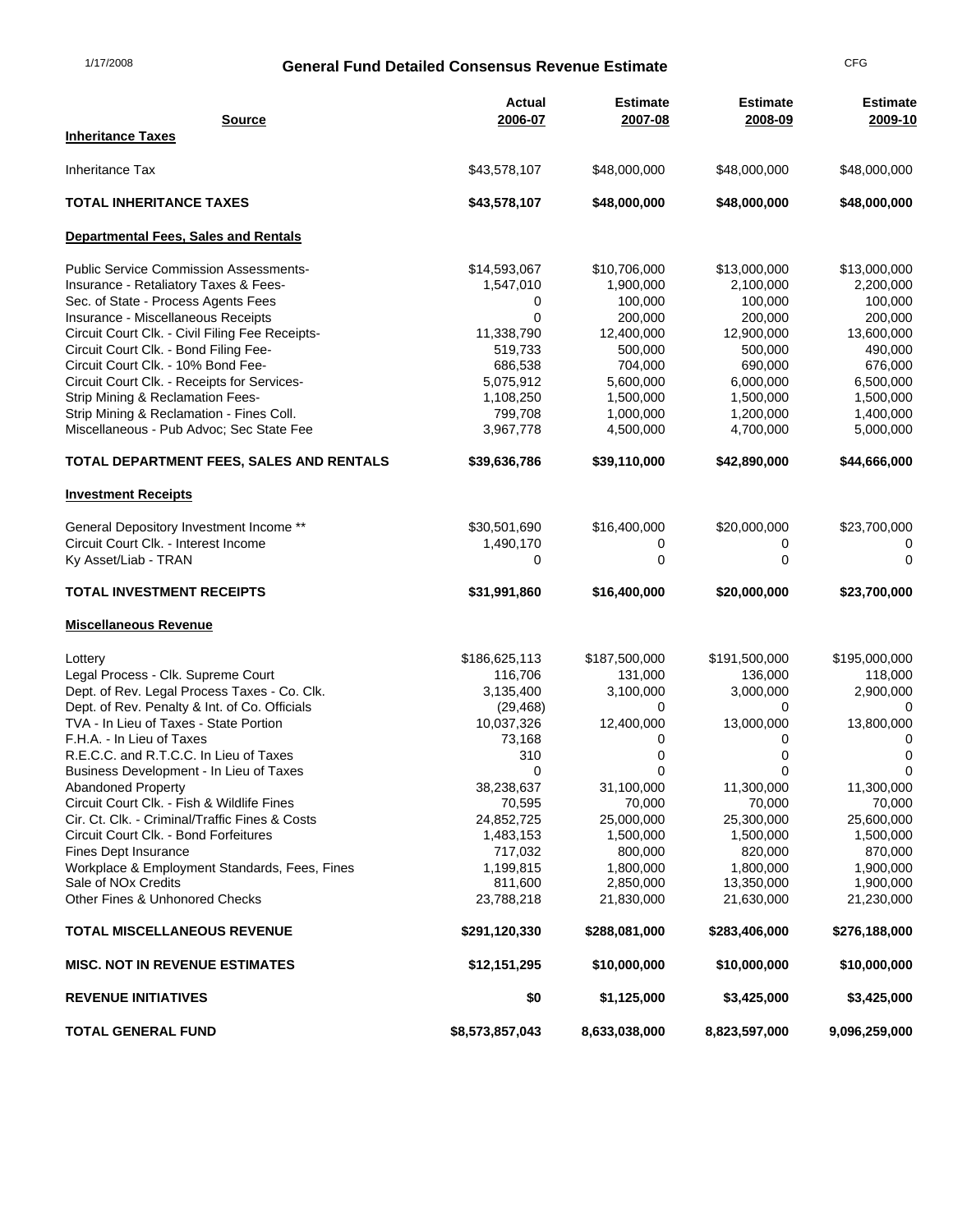## **Road Fund Consensus Forecast for FY08 to FY10**

### **January 16, 2008**

#### **Road Fund Revenues (million \$)**

|                                | <b>FY07</b> | <b>FY08</b> | <b>FY09</b> | <b>FY10</b> |
|--------------------------------|-------------|-------------|-------------|-------------|
|                                | Actual      | Estimate    | Estimate    | Estimate    |
| Motor Fuels                    | 563.4       | 611.7       | 661.4       | 724.4       |
| Motor Vehicle Usage            | 411.3       | 411.7       | 411.9       | 425.3       |
| Motor Vehicle License          | 101.7       | 108.6       | 109.5       | 112.5       |
| <b>Motor Vehicle Operators</b> | 15.8        | 15.4        | 15.5        | 16.3        |
| <b>Weight Distance</b>         | 85.4        | 85.5        | 85.9        | 87.7        |
| Investment                     | 16.1        | 15.8        | 5.8         | 3.7         |
| Other                          | 32.2        | 34.1        | 34.8        | 35.2        |
| <b>Total Road Fund</b>         | 1.225.9     | 1.282.8     | 1.324.8     | 1.405.1     |

#### **Annual Percentage Growth Rates**

|                                | <b>FY07</b> | <b>FY08</b> | <b>FY09</b> | <b>FY10</b> |
|--------------------------------|-------------|-------------|-------------|-------------|
|                                | Actual      | Estimate    | Estimate    | Estimate    |
|                                |             |             |             |             |
| Motor Fuels                    | 6.6         | 8.6         | 8.1         | 9.5         |
| Motor Vehicle Usage            | 4.0         | 0.1         | 0.0         | 3.3         |
| Motor Vehicle License          | 8.3         | 6.8         | 0.8         | 2.7         |
| <b>Motor Vehicle Operators</b> | 8.2         | $-2.5$      | 0.6         | 5.2         |
| <b>Weight Distance</b>         | 0.1         | 0.1         | 0.5         | 2.1         |
| Investment                     | 151.6       | $-1.9$      | $-63.3$     | $-36.2$     |
| Other                          | $-22.0$     | 5.9         | 2.1         | 1.1         |
| <b>Total Road Fund</b>         | 5.2         | 4.6         | 3.3         | 6.1         |

## **October 07 CFG Estimate (December 07 for FY08 Only)**

|                                | <b>FY07</b> | <b>FY08</b> | <b>FY09</b> | <b>FY10</b> |
|--------------------------------|-------------|-------------|-------------|-------------|
|                                | Actual      | Estimate    | Estimate    | Estimate    |
|                                |             |             |             |             |
| Motor Fuels                    | 563.4       | 610.6       | 661.3       | 721.9       |
| Motor Vehicle Usage            | 411.3       | 418.9       | 425.7       | 435.5       |
| Motor Vehicle License          | 101.7       | 107.5       | 107.5       | 110.9       |
| <b>Motor Vehicle Operators</b> | 15.8        | 15.7        | 16.1        | 16.2        |
| <b>Weight Distance</b>         | 85.4        | 86.0        | 87.7        | 89.6        |
| Investment                     | 16.1        | 14.0        | 13.1        | 14.0        |
| Other                          | 32.2        | 34.4        | 34.2        | 34.1        |
| Total Road Fund                | 1.225.9     | 1.287.1     | 1.345.6     | 1.422.2     |

### **Change from October (December 07 for FY08 Only) to January (Million \$)**

|                                | <b>FY07</b> | <b>FY08</b> | <b>FY09</b> | <b>FY10</b> |
|--------------------------------|-------------|-------------|-------------|-------------|
|                                | Actual      | Estimate    | Estimate    | Estimate    |
|                                |             |             |             |             |
| Motor Fuels                    | 0.0         | 1.1         | 0.1         | 2.5         |
| Motor Vehicle Usage            | 0.0         | $-7.2$      | $-13.8$     | $-10.2$     |
| Motor Vehicle License          | 0.0         | 1.1         | 2.0         | 1.6         |
| <b>Motor Vehicle Operators</b> | 0.0         | $-0.3$      | $-0.6$      | 0.1         |
| Weight Distance                | 0.0         | $-0.5$      | $-1.8$      | $-1.9$      |
| Investment                     | 0.0         | 1.8         | $-7.3$      | $-10.3$     |
| Other                          | 0.0         | $-0.3$      | 0.6         | 1.1         |
| Total Road Fund                | 0.0         | $-4.3$      | $-20.8$     | $-17.1$     |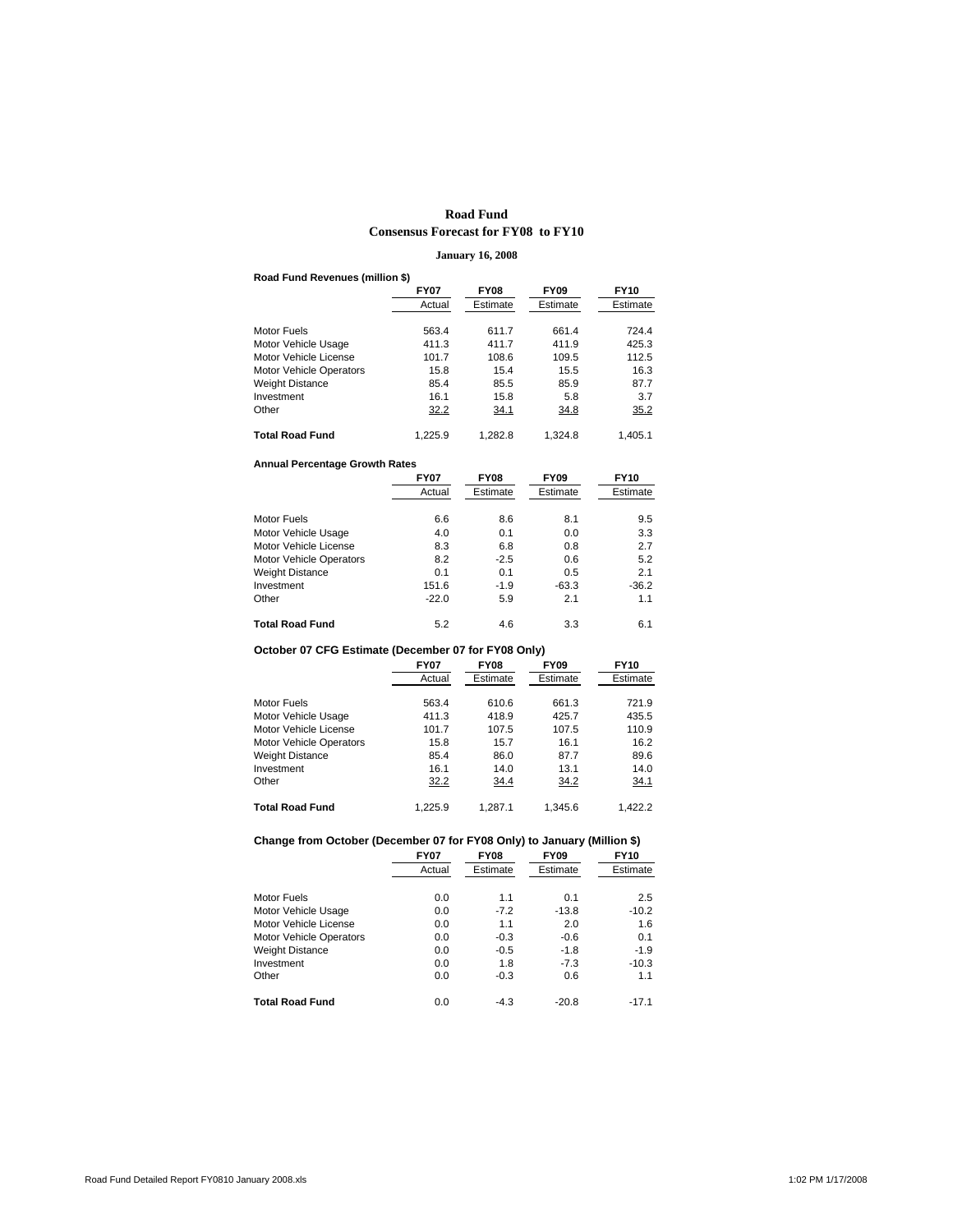| <b>Road Fund Detailed Revenue Estimates</b>                                   |                          |                             |                             | <b>GOEA</b>                 |
|-------------------------------------------------------------------------------|--------------------------|-----------------------------|-----------------------------|-----------------------------|
|                                                                               | FY 2007<br>Actual        | FY 2008<br><b>Estimated</b> | FY 2009<br><b>Estimated</b> | FY 2010<br><b>Estimated</b> |
| <b>Sales and Gross Receipts Taxes</b>                                         |                          |                             |                             |                             |
| Motor Fuels Normal and Normal Use                                             | \$563,169,131            | \$611,330,000               | \$660,950,000               | \$724,000,000               |
| Motor Vehicle Usage                                                           | 377,321,335              | 378,100,000                 | 378,200,000                 | 391,500,000                 |
| Motor Vehicle Rental Usage                                                    | 33,863,836               | 33,600,000                  | 33,700,000                  | 33,800,000                  |
| <b>Truck Trip Permits</b>                                                     | 310,900                  | 400,000                     | 400,000                     | 400,000                     |
| Sales and Use                                                                 | 66,826                   | 0                           | $\mathbf 0$                 | 0                           |
| Usage Tax on Buses                                                            | $\mathbf 0$              | $\mathbf 0$                 | $\mathbf 0$                 | 0                           |
| Supplemental Fuel Surtax<br>Usage Tax on Historical Vehicles                  | $\pmb{0}$<br>$\mathbf 0$ | 0<br>$\mathbf 0$            | $\mathbf 0$<br>$\mathbf 0$  | 0<br>0                      |
| TOTAL SALES AND GROSS RECEIPTS TAX                                            | \$974,732,028            | \$1,023,430,000             | \$1,073,250,000             | \$1,149,700,000             |
| <b>License and Privilege Taxes</b>                                            |                          |                             |                             |                             |
| Drive Away Utility Trailer Permits                                            | \$7,249                  | \$6,500                     | \$6,501                     | \$6,502                     |
| Amateur Radio Plate                                                           | 9,439                    | 9,500                       | 9,500                       | 9,500                       |
| Passenger Car License                                                         | 26,588,981               | 29,600,000                  | 29,150,000                  | 29,800,000                  |
| Truck License - State Share                                                   | 21,291,558               | 23,900,000                  | 23,300,000                  | 23,800,000                  |
| Motorcycle License                                                            | 528,257                  | 470,000                     | 470,000                     | 490,000                     |
| Motorcycle License-Program GA19                                               |                          | 0                           | 0                           | 0                           |
| Dealers License                                                               | 261.416                  | 290,000                     | 390,000                     | 490,000                     |
| <b>Transfer License</b>                                                       | 778,123                  | 660,000                     | 760,000                     | 860,000                     |
| <b>Trailer License</b>                                                        | 1,629,254                | 1,800,000                   | 1,800,000                   | 1,950,000                   |
| <b>County Clerk Penalty</b>                                                   | 39,576                   | 75,850                      | 75,850                      | 75,850                      |
| Bus License - Except City                                                     | 31,595                   | 30,000                      | 30,000                      | 30,000                      |
| City and Suburban Bus License                                                 |                          | 0                           | 0                           | 0                           |
| <b>Bus Certificates and Permits</b>                                           | 2,100                    | 4,000                       | 4,000                       | 4,000                       |
| Taxi License                                                                  | 30,005                   | 29,500                      | 29,500                      | 29,500                      |
| <b>Truck Permits</b>                                                          | 131,630                  | 91,500                      | 100,500                     | 102,500                     |
| <b>Contract Taxicab Permit</b>                                                | 16,375                   | 15,000                      | 15,000                      | 15,000                      |
| Motor Vehicle Operator's License                                              | 13,869,458               | 13,400,000                  | 13,450,000                  | 14,190,000                  |
| Motor Vehicle Operator's License-Program GA19                                 |                          | 0                           | 0                           | $\Omega$                    |
| <b>Highway Special Permits</b>                                                | 7,063,872                | 7,100,000                   | 7,000,000                   | 7,000,000                   |
| U-Drive-It Permits                                                            | 7,588                    | 12,000                      | 12,000                      | 12,000                      |
| U-Drive-Licenses                                                              | 1,411,309                | 1,710,000                   | 1,810,000                   | 1,960,000                   |
| Junk Yard License                                                             | 4,139                    | 4,500                       | 4,500                       | 4,500                       |
| <b>Historic Vehicle License</b>                                               | 263,020                  | 250,000                     | 250,000                     | 260,000                     |
| Operator's License-Driver Education                                           | 616,464                  | 650,000                     | 670,000                     | 680,000                     |
| <b>Truck Proportional Registration</b>                                        | 42,684,710               | 43,150,000                  | 44,090,000                  | 44,600,000                  |
| Operator's License - Photography Program<br><b>Industrial Hauling Permits</b> | 1,325,959                | 1,400,000<br>5,000          | 1,420,000<br>5,000          | 1,450,000<br>5,000          |
| General Assembly License Plates                                               | 3,580<br>2,342           | 2,000                       | 2,000                       | 2,000                       |
| Pearl Harbor Survivor Plates                                                  | 48                       | 150                         | 150                         | 150                         |
| <b>Collegiate Plates</b>                                                      | 739,896                  | 870,000                     | 950,000                     | 1,000,000                   |
| <b>Personalized License Plates</b>                                            | 1,184,757                | 1,100,000                   | 1,300,000                   | 1,500,000                   |
| Army Reserve Plates                                                           | 506,457                  | 550,000                     | 600,000                     | 650,000                     |
| <b>Purple Heart Plates</b>                                                    | 35,273                   | 31,000                      | 31,000                      | 31,000                      |
| Judicial License Plates                                                       | 382                      | 750                         | 750                         | 750                         |
| Civil Air Patrol Plates                                                       | 1,257                    | 1,000                       | 1,000                       | 1,000                       |
| <b>National Guard License Plates</b>                                          | 18,743                   | 7,500                       | 7,500                       | 7,500                       |
| <b>Civic Event Plates</b>                                                     | 455                      | 750                         | 750                         | 750                         |
| <b>Street Rod Plates</b>                                                      | 2,022                    | 2,000                       | 2,000                       | 2,000                       |
| <b>Fraternal Order of Police Plates</b>                                       | 82,507                   | 260,000                     | 280,000                     | 300,000                     |
| <b>Environmental License Plate</b>                                            | 1,060,884                | 1,100,000                   | 1,300,000                   | 1,350,000                   |
| Dealer Demonstrator Tags                                                      | 5,077                    | 6,200                       | 6,200                       | 6,200                       |
| Volunteer Fireman License Tags                                                | 66,732                   | 68,000                      | 68,000                      | 68,000                      |
| P.O.W. License Plates                                                         | 80                       | 130                         | 130                         | 130                         |
| <b>Motor Carrier Identification Cards</b>                                     | 399,095                  | 5,500,000                   | 5,000,000                   | 5,000,000                   |
| <b>Weight Distance Tax</b>                                                    | 85,435,610               | 85,500,000                  | 85,900,000                  | 87,700,000                  |
| <b>DES License Plates</b>                                                     | 9,381                    | 8,400                       | 8,400                       | 8,400                       |
| <b>Child Victims License Plates</b>                                           | 108,659                  | 150,000                     | 170,000                     | 290,000                     |
| Masonic License Plates                                                        | 48,761                   | 40,000                      | 40,000                      | 40,000                      |
| <b>Horse Council Plates</b>                                                   | 452,729                  | 490,000                     | 550,000                     | 690,000                     |
| Law Enforcement                                                               | 137,446                  | 138,000                     | 150,000                     | 180,000                     |
| Independent College                                                           | 45,832                   | 46,000                      | 46,000                      | 46,000                      |
| <b>Ducks Unlimited</b>                                                        | 38,308                   | 39,000                      | 39,000                      | 39,000                      |
| Spay and Neuter Plate                                                         | 218,265                  | 219,000                     | 250,000                     | 269,000                     |
| Share The Road                                                                | 94,773                   | 95,000                      | 95,000                      | 105,000                     |
| <b>Ky Colonels</b>                                                            | 67,599                   | 68,000                      | 68,000                      | 68,000                      |